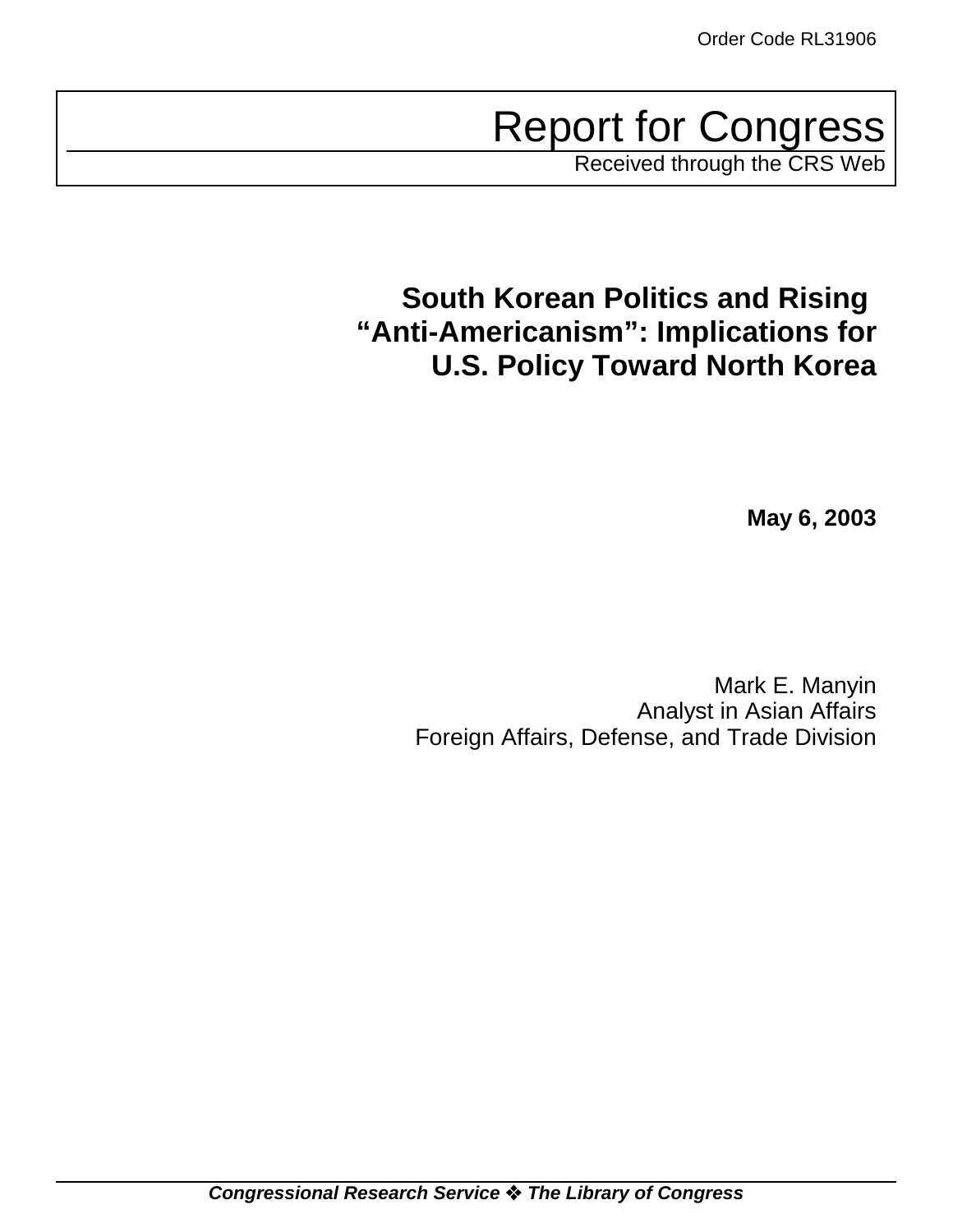## South Korean Politics and Rising "Anti-Americanism": Implications for U.S. Policy Toward North Korea

### **Summary**

In December 2002, South Koreans elected Roh Moo-hyun, a little-known, selfeducated lawyer, as their president. The left-of-center Roh narrowly defeated the conservative candidate, Lee Hoi Chang. Roh ran on a platform of reform, pledging to make South Korean politics more transparent and accountable, to make the economy more equitable, and to make South Korea a more equal partner in its alliance with the United States. During the campaign, Roh pledged to continue his predecessor, Kim Dae Jung's, "sunshine policy" of engaging North Korea, and harshly criticized the Bush Administration's approach to Pyongyang.

The 2002 election was notable for several inter-related reasons. First, it exposed the deep generational divide among South Koreans. Roh was favored by voters under the age of 45, who emerged during the election as an anti-status quo force. In contrast, Lee easily won the votes of those over 45. Second, Roh's victory was due in part to his criticisms of the United States, and he benefitted from the massive demonstrations in late 2002 protesting the acquittal of two U.S. servicemen who were operating a military vehicle when it killed two Korean schoolgirls. Third, the election and the anti-American demonstrations highlighted the growing influence and sophistication of Korean civil society groups, which now have a significant voice in determining policy outcomes in Seoul.

These shifts in the South Korean polity, particularly the rise in anti-Americanism, confront the Bush Administration with a policy dilemma: how to manage the U.S.-ROK alliance while pursuing a more confrontational approach toward North Korea than that favored by many, if not most, South Koreans.

Institutionally, the South Korean presidency has few checks on its power. While the unicameral National Assembly's influence has been slowly rising since South Korea became a democracy in 1987, it is hampered by formal and informal limitations on its power. The National Assembly is controlled by the opposition, right-of-center Grand National Party (GNP). The second-largest grouping is President Roh's party, the Millennium Democratic Party (MDP). Both major parties are under significant internal stress, and there is speculation that they will split and be reconstituted before the next quadrennial legislative election, to be held in April 2004.

This report will be updated periodically.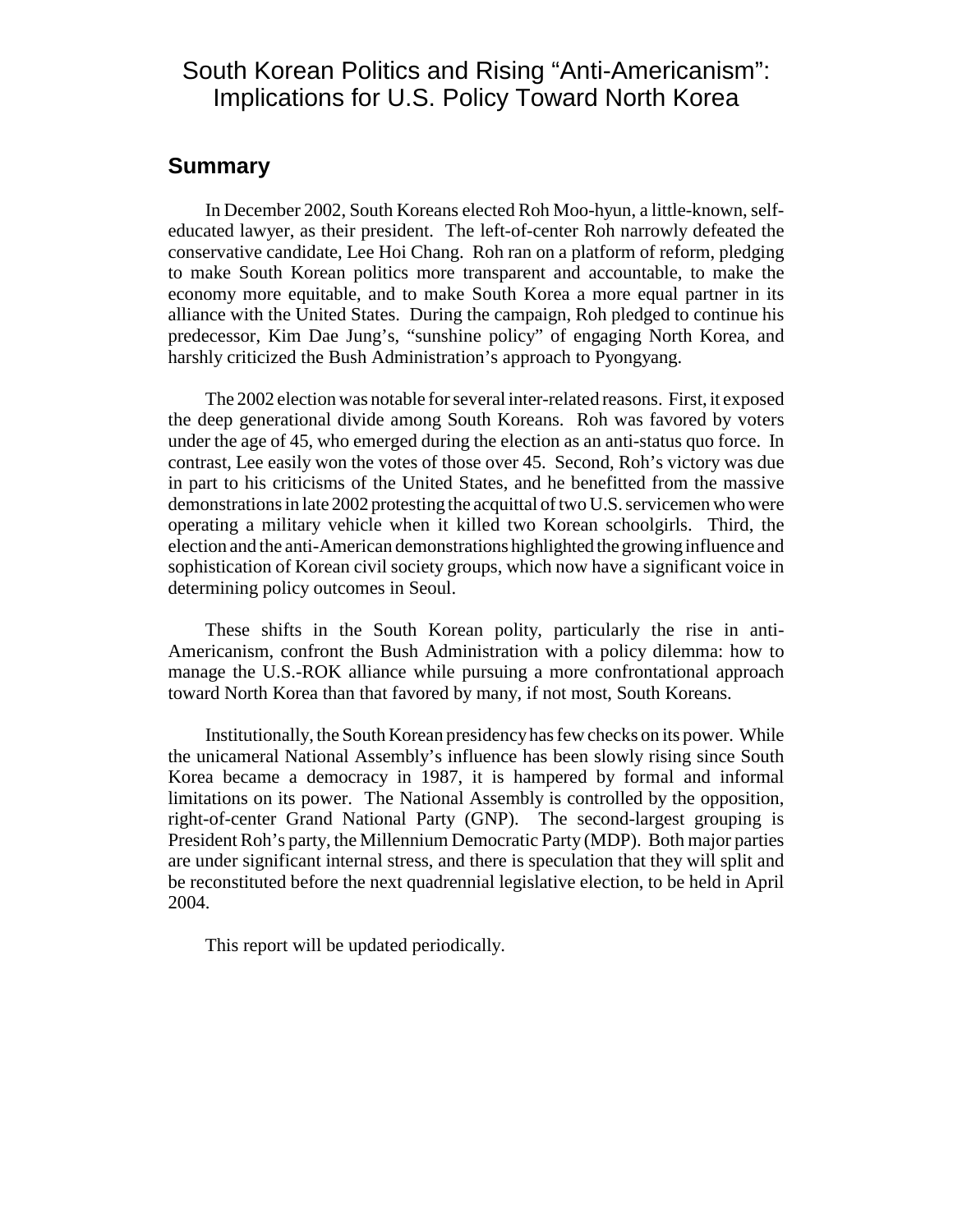# **Contents**

# **List of Figures**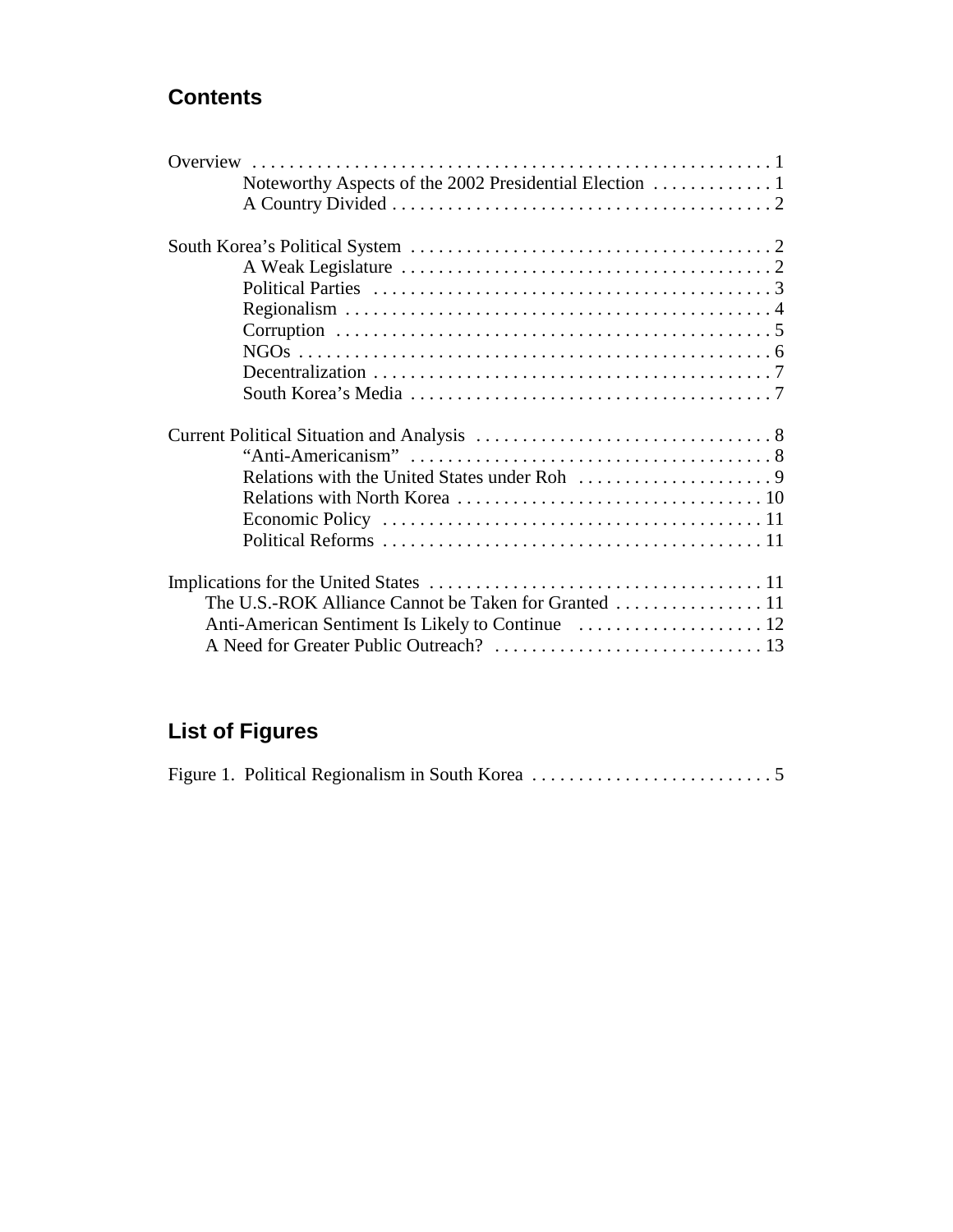# South Korean Politics and Rising "Anti-Americanism": Implications for U.S. Policy Toward North Korea

## **Overview**

For most of the first four decades after the country was founded in 1948, South Korea was ruled by authoritarian governments. Ever since the mid-1980s, when widespread anti-government protests forced the country's military rulers to enact sweeping democratic reforms, democratic institutions and traditions have deepened in South Korea. In 1997, long-time dissident and opposition politician **Kim Dae Jung** (commonly referred to as "DJ") was elected to the presidency, the first time an opposition party had prevailed in a South Korean presidential election. By law, Korean presidents can only serve one five-year term. In December 2002, Kim was succeeded by a member of his party, **Roh** (pronounced "noh") **Moo-hyun**, a selfeducated former human rights lawyer who emerged from relative obscurity to defeat establishment candidates in both the primary and general elections. Roh campaigned on a platform of reform — reform of Korean politics, economic policymaking, and U.S.-ROK relations — to narrowly defeat conservative candidate **Lee Hoi Chang** in the general election. Roh captured 48.9% of the vote to Lee's 46.6%.

Prior to assuming the Presidency, Roh's only previous government experience was an eight-month term as Minister of Maritime Affairs and Fisheries in 2000 and 2001, and two stints as a lawmaker in the National Assembly, from 1988-1992 and 1998-2000. During the 1990s, Roh lost two legislative elections and one bid for the mayoralty of his hometown, Pusan. Ironically, during the presidential campaign, the circumstances surrounding these defeats contributed to Roh's image as a principled reformer.

**Noteworthy Aspects of the 2002 Presidential Election.** The 2002 election was notable for several inter-related reasons. First, it exposed the deep generational divide among South Koreans. Exit polls showed that nearly 60% of people in their 20s and 30s voted for Mr Roh, compared with less than 40% of people in their 50s and 60s. It is perhaps not coincidental that those supporting Lee directly experienced the Korean War (1950-53) and its immediate aftermath.

Roh, 56, himself represents a generational shift. Eleven years younger than Lee, he also is the first South Korean president who was not an established political figure when the country began to emerge from authoritarian rule in the late 1980s.

Second, Roh's victory was due in part to his call for South Korea to become a more "equal" partner in the U.S.-ROK alliance and to his criticism of U.S. policies on the Korean peninsula. Roh pledged to largely continue Kim Dae Jung's "sunshine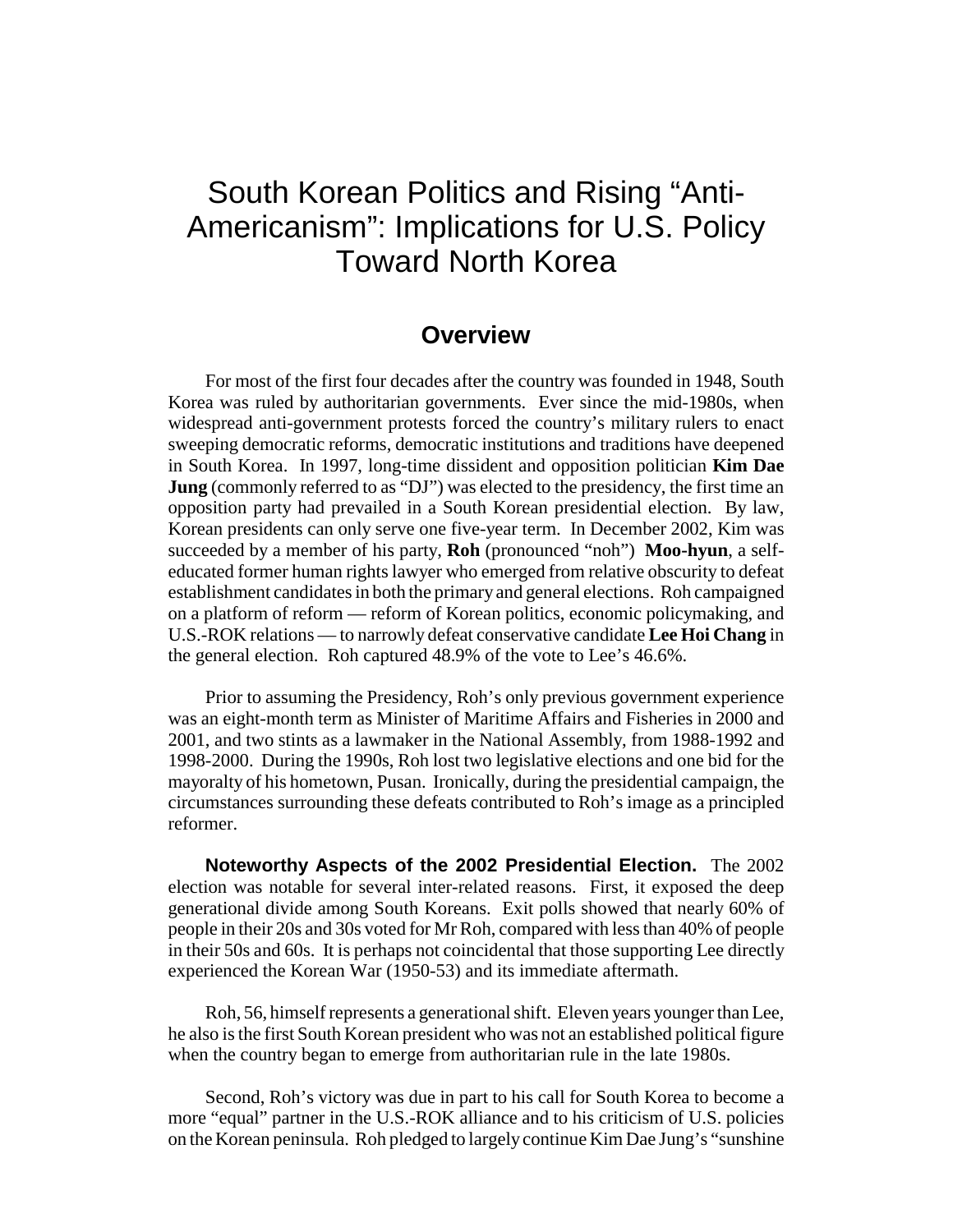policy" of engaging North Korea. Although these views resonated most strongly among younger generations of South Koreans, they have entered the mainstream of Korean society, as shown by the massive demonstrations in late 2002 protesting the acquittal of two U.S. servicemen who were operating a military vehicle when it killed two Korean schoolgirls.

Third, the election and the anti-American demonstrations highlighted the growing influence and sophistication of Korean civil society groups, which now have a significant voice in determining policy outcomes in Seoul. Many of these organizations garnered support for Roh during the election campaign and organized the anti-U.S. protests and the "Red Devil" rallies to cheer South Korea's national team on to the semifinal during the 2002 Soccer World Cup. The groups' goals and means — which tend to rely heavily upon networking through the Internet — have been particularly effective in encouraging younger Koreans to become politically active. Higher-than-expected turnout of younger voters benefitted Roh, as overall turnout in the 2002 election was a record low of 70%, compared with 80% in the 1997 election.

**A Country Divided.** The challenge facing Roh, who was inaugurated on February 25, 2003, is how to carry out his reform agenda despite the deep divisions in South Korea. The country is split not only generationally, but also regionally. The National Assembly is controlled by the opposition Grand National Party (GNP). And Roh's own party, the Millennium Democratic Party (MDP) is also divided between his supporters and a large faction of party elders that nearly succeeded in ousting Roh as the MDP's presidential candidate several weeks before the election.

Roh's task will be complicated by the National Assembly elections scheduled to take place in April 2004. These are likely to exacerbate the zero-sum tendency in South Korean politics, in which ruling and opposition parties rarely cooperate. Furthermore, both the ruling MDP and opposition GNP are under significant internal stress, and there is speculation that there will be a major political realignment before the next legislative election.

### **South Korea's Political System**

**A Weak Legislature.** Nominally, power in South Korea is shared by the President, who is elected to one five-year term, and the 273-member unicameral National Assembly. National Assembly members are elected to 4-year terms. Of these, 227 members represent single-member constituencies. The remaining 46 are "at large" members selected on the basis of proportional voting. As mentioned above, the next legislative elections will be held in April 2004.

Since the Assembly's powers were enhanced in the 1987 constitution, it has at times altered the political climate by providing opposition parties with a forum to criticize, inspect, and attempt to embarrass the executive branch. Indeed, one of the Assembly's major accomplishments since 1987 has been to institutionalize its oversight of the executive; executive branch officials regularly appear before committees, helping to make South Korean policy-making more transparent. Also,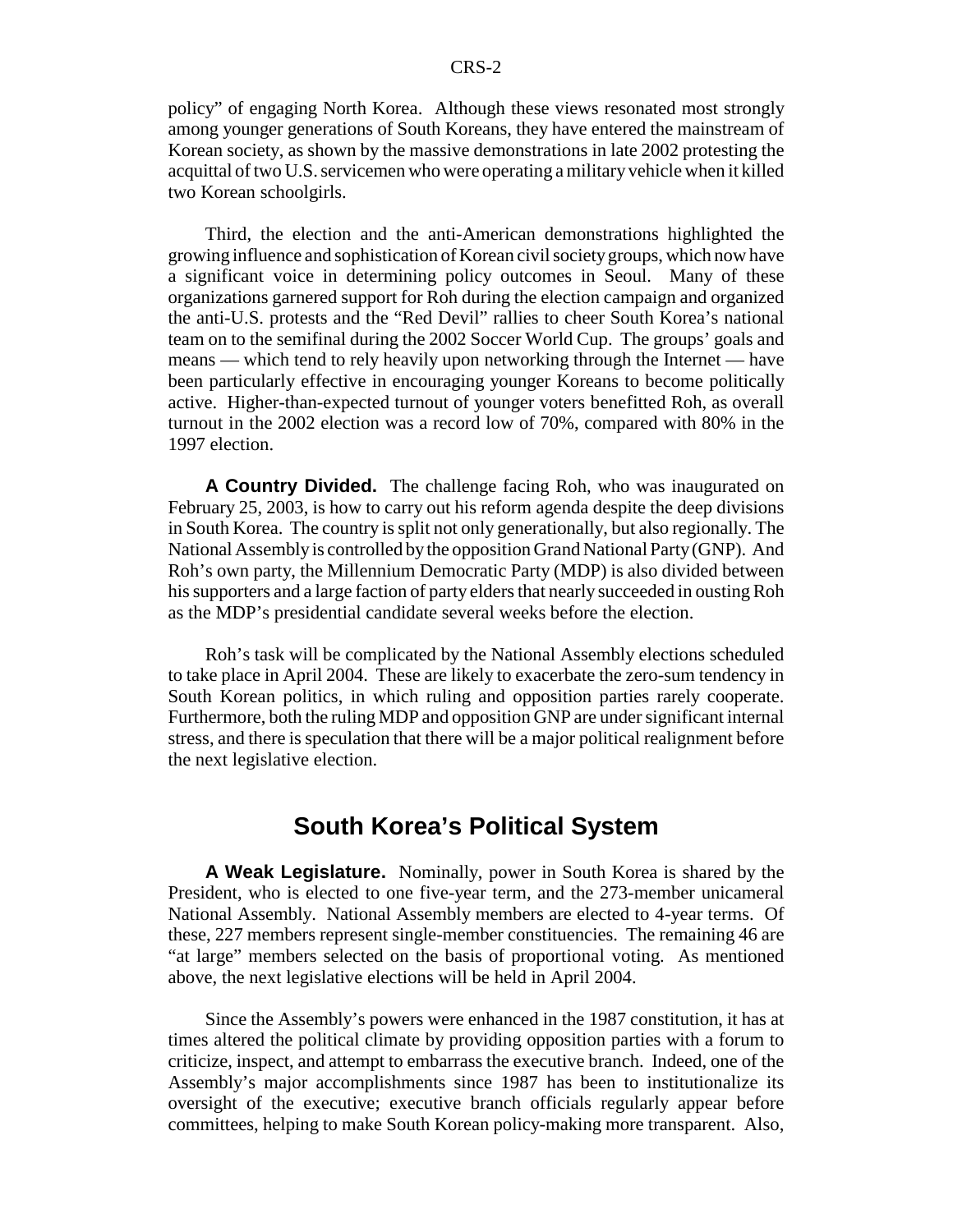from time to time, opposition parties have used Assembly proceedings to successfully stymie presidential initiatives, usually by boycotting legislative sessions.

In reality, however, the President continues to be the dominant force in South Korean policymaking, as formal and informal limitations prevent the National Assembly from initiating major pieces of legislation. For instance, the Korean constitution grants the Assembly the power only to cut funds from the President's budget, not to propose any increases or alter the executive's budgetary allocations. (Article 57) Also, the Assembly must act on the budget not later than thirty days before the start of the new fiscal year on January 1. (Article 54)

South Korean legislators suffer from numerous other limitations. They have little in the way of legislative support agencies, and the typical Seoul legislative office is staffed by three salaried, full-time workers. Even the Prime Minister, who has little power, is nominated by the President. The fact that parties in the Assembly repeatedly have resorted to the brinkmanship tactic of the boycott reflects the legislative branch's weakness.

*Institution-Building by the National Assembly.* Roh's election has accelerated moves by the opposition Grand National Party (GNP), which controls the National Assembly, to increase the National Assembly's resources through the creation of institutions modeled after the U.S. Congressional Budget Office, the Congressional Research Service, and/or the General Accounting Office.

*The Assembly's Other Powers.* A bill in the National Assembly may be introduced by members or by the executive branch. If passed, a bill is sent to the executive for presidential promulgation within 15 days. The President may veto the bill and send it back to the National Assembly for reconsideration. If the assembly overrides the veto with the concurrence of two-thirds or more of members present, the bill will become law. With respect to the judiciary, the consent of the National Assembly is also required for the presidential appointment of all Supreme Court justices. Also required is the ratification by the Assembly of treaties and agreements as well as international acts or conventions to which South Korea is a signatory. The

declaration of war, the dispatch of troops abroad, or the stationing of foreign troops in South Korean territory requires the consent of the Assembly as well.

**Political Parties.** South Korean political parties form, disband, and merge regularly, in part because they tend to be regionally-based and centered around charismatic personalities rather than substantive issues. It is not uncommon for members of the National Assembly to jump from one party to another, a practice that has led to considerable disaffection among the South Korean electorate. During the 2002 presidential election, Roh Moo-hyun benefitted from his image of a principled

#### **South Korea's Major Political Parties, as of August 2002**

(273 seats in the National Assembly.)

**GNP** — (Grand National Party, 153 seats) Victories in the August 2002 bielections gave the GNP its first majority in the National Assembly since 1997.

**MDP** — (Millennium Democratic Party, 101 seats) The party of President Roh Moo-hyun. Founded by former President Kim Dae Jung. The MDP controlled the National Assembly via an alliance with another party until September 2001.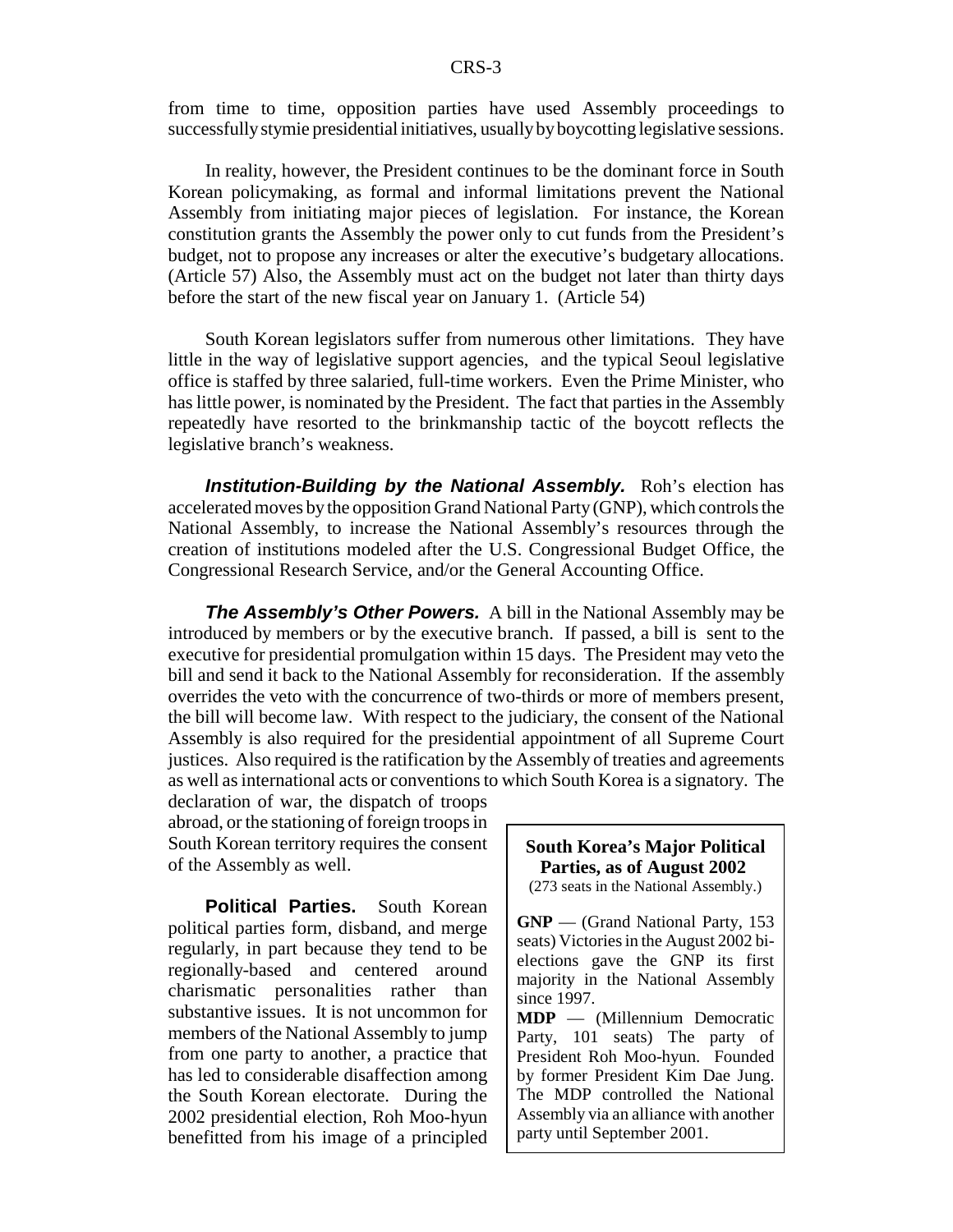politician who had suffered personally because of his resolution not to participate in these political machinations. In 1990, Roh chose not to follow his mentor and longtime opposition leader, Kim Young Sam, into an alliance with the then-ruling party, a decision that contributed to Roh's defeats in the 1992 National Assembly election and the 1995 Pusan mayoralty election. In 1992, Kim won the presidential election.

Presently, there are three major political parties in South Korea: President Roh Moo-hyun's center-left ruling Millennium Democratic Party (**MDP**, formerly the National Congress for New Politics), which has 101 seats in the National Assembly (137 seats constitutes a parliamentary majority); the generally conservative opposition Grand National Party (**GNP**), which at 153 seats has a majority in the Assembly; and the smaller (14 seats) conservative United Liberal Democrats (ULD), which is led by the veteran politician Kim Jong-pil and has declined dramatically in size and influence in recent years. In April 2003, the GNP further increased its majority by winning 2 of 3 bi-elections that were notable for a turnout of below 30%, the lowest in nearly 40 years.

There is speculation that there may be a major political realignment before the April 2004 National Assembly elections. The MDP and GNP both are undergoing unsettled times. The GNP, which suffered from defections early in the presidential campaign, is still recovering from Lee Hoi Chang's defeat. The divisions are even more acute in the MDP, where Roh's base of support within the ruling party is confined to a relatively small group of younger reformers. During the presidential election, the party's "establishment" figures favored another candidate who Roh defeated in the MDP's primaries — the country's first-ever — in the winter of 2002. Later in the presidential campaign, opposition to Roh inside the MDP grew to such an extent that several party leaders publicly talked of disbanding and forming a new party led by another candidate. Some political analysts speculate that Roh may seek to gather into a new party reformist politicians from the MDP, GNP, and smaller parties.

**Regionalism.** South Korean politics is highly regionalized. The MDP's base is in the southwestern Cholla region (also known as Honam), where Roh won 93% of the vote in the 2002 presidential election. (See Figure 2) In the last nation-wide National Assembly elections, held in April 2000, no GNP candidate won any of Cholla's 29 seats.

Conversely, GNP candidate Lee Hoi Chang won 71% of the vote in the southeastern Kyongsang region (also known as Yongnam), the GNP's stronghold. In the 2000 National Assembly elections, the GNP won 64 of the 65 constituencies in Kyongsang. Before Kim Dae Jung's victory in 1997, South Korea's military governments gave preferential treatment to the Kyongsang region, leading Cholla residents to accuse the government of discrimination. The greater Seoul area, which is the home of nearly half of the South Korean electorate, has emerged as the swing vote. There has been discussion of combating regionalism by adopting multiple-seat constituencies in the National Assembly.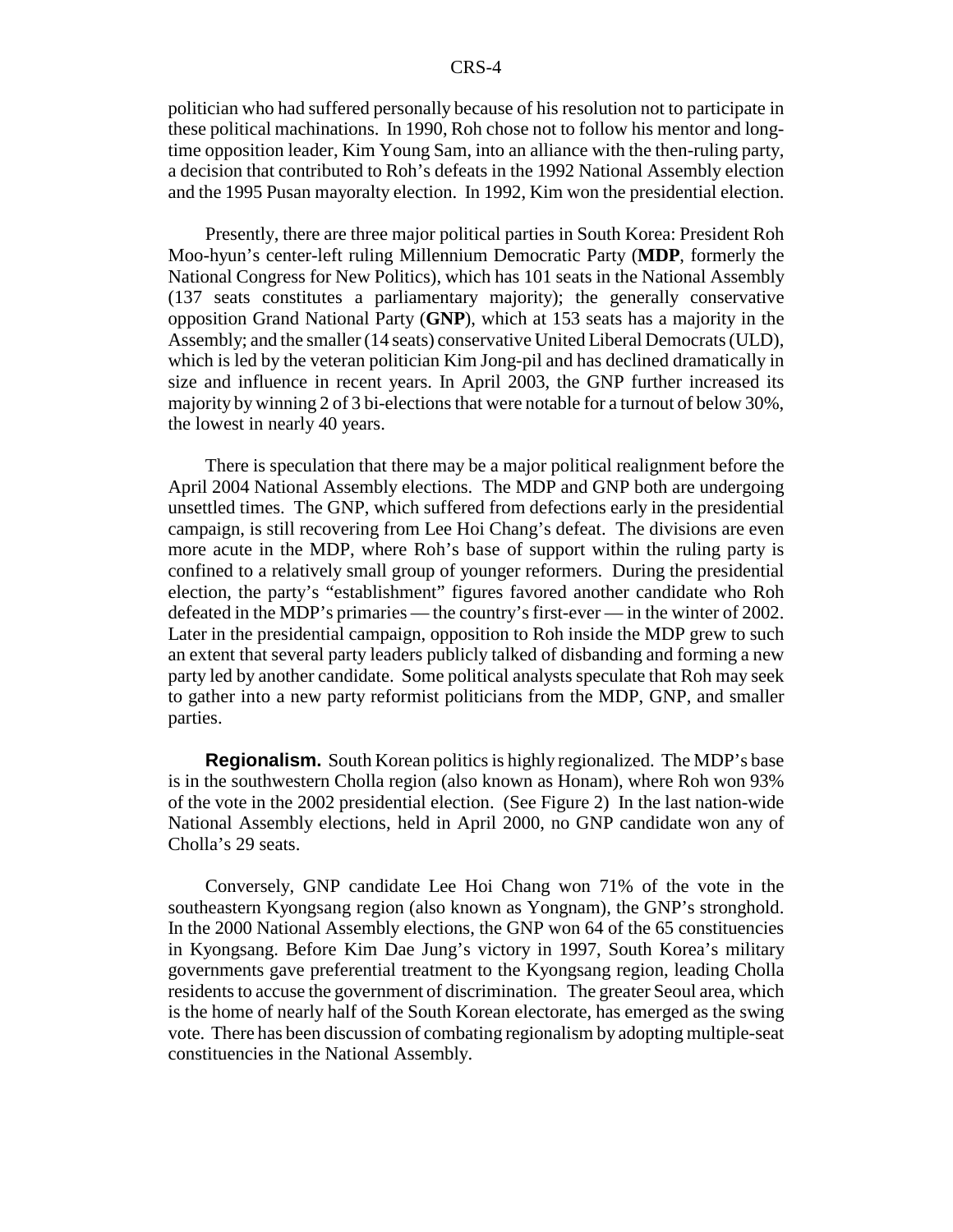CRS-5



**Figure 1. Political Regionalism in South Korea**

Sources: Map Resources adapted by CRS. (M.Chin 02/03) Voting results adapted from Seoul National Election Commission figures.

Notes: Just over 24.5 million South Koreans voted in the 2002 election. Greater Seoul is comprised of Seoul, Inchon, and Kyonggi Province. The Kyongsang region is comprised of<br>North and South Kyongsang Provinces, Pusan, and Taegu. The Cholla region is comprised<br>of North and South Cholla Provinces and Kwangju.

**Corruption.** Corruption appears to be institutionalized in political and economic life in South Korea. The country regularly receives poor marks on international indexes of bribe-taking and other forms of corruption, in part because the economy remains highly regulated compared to many other industrialized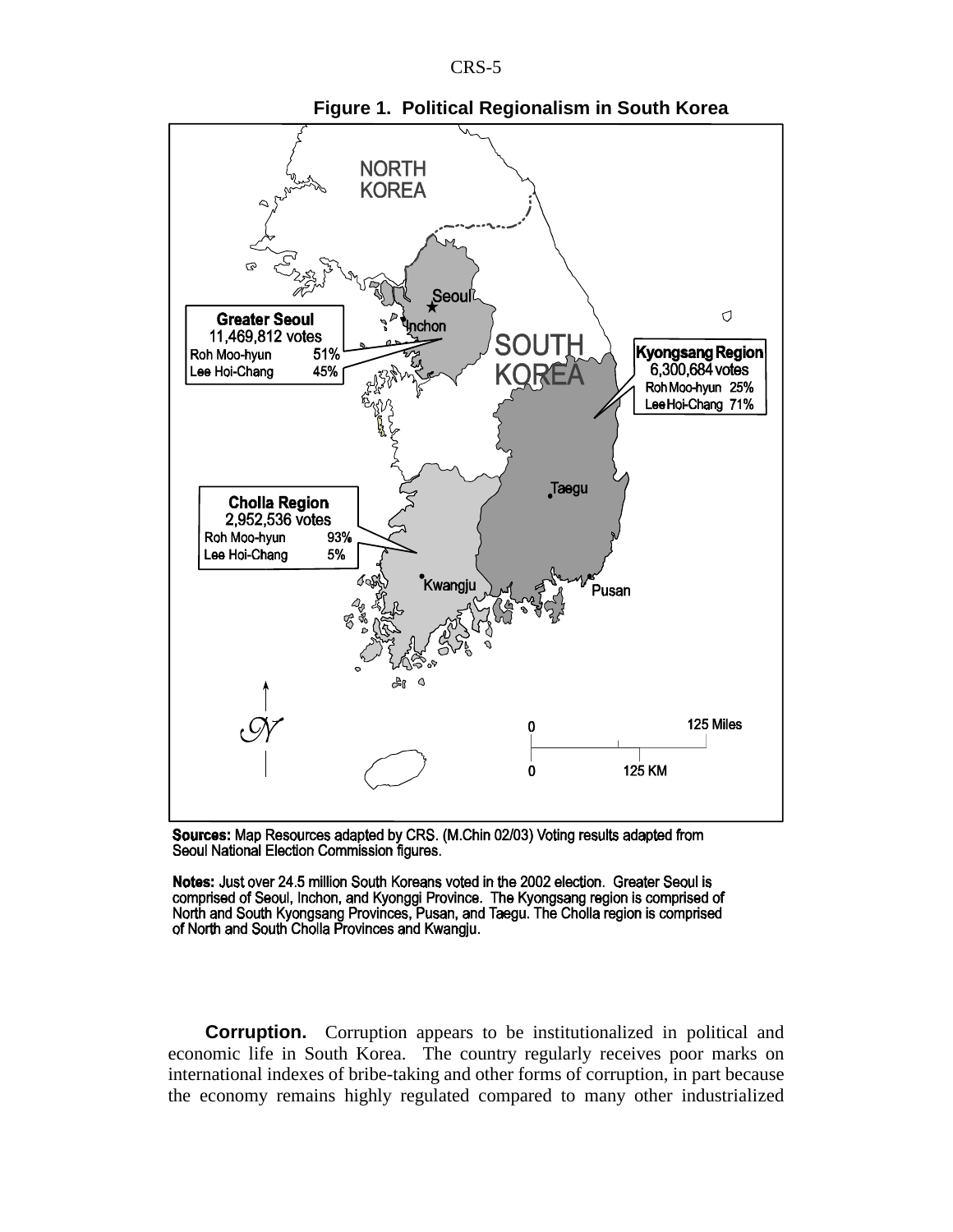nations.<sup>1</sup> President Kim Dae Jung made fighting corruption a high priority when he was elected in 1997. However, in 2002, when his two younger sons were arrested on charges of influence peddling, Kim became the third successive Korean president to be tainted by major money-related scandals during his final months in office. Both sons were convicted, and one was sentenced to three-and-a-half years in prison. The scandals led Kim to resign from the MDP. Ironically, during his long years as an opposition politician, President Kim frequently had railed against the corruption and insularity of the ruling establishment. The former GNP opposition leader, Lee Hoi Chang, has also been tainted with corruption allegations of arranging for his son to avoid Korea's mandatory 26-month military service. President Roh has pledged to reduce corruption, particularly in the office of the prosecutor-general, which has been tainted by bribery scandals.

**NGOs.** Since the end of military rule, non-governmental organizations (NGOs) have increased dramatically in South Korea, particularly in the past five years. The groups exist on both the local and national levels, range widely in size, and focus on a wide array of issues, including the environment, government and corporate corruption, disability rights, women's rights, crimes committed by U.S. forces in Korea, revising the U.S.-ROK Status of Forces Agreement (SOFA), and returning land used by U.S. forces. Many international NGOs have set up local chapters in Seoul. In contrast to the student-led, class-based groups of the 1980s that spent much of their time organizing militant anti-government and anti-U.S. protests, an increasing number of NGOs have hiring permanent staff, fundraisers, and research offices.2 As they have begun to professionalize their operations, they seem to have begun to have a greater impact on South Korean domestic and foreign policy.

South Korean NGOs have been particularly adept at forming loose, temporary coalitions with one another to organize large-scale protests on a particular issue. Many of the most successful examples of citizen activism in South Korea involved the formation of umbrella organizations that pool the resources of member groups. The country's rapid adoption of the Internet — South Korea has one of the world's highest rates of Internet usage — has facilitated such networking by enabling groups

<sup>&</sup>lt;sup>1</sup> Berlin-based Transparency International, for instance, gave South Korea a score of 4.5 on its 2002 corruption perception index, with "0"indicating "highly corrupt and "10" representing "highly clean." The United States scored a 7.7. The index aggregates surveys of well-informed people" with regard to the extent of corruption, defined as the misuse of public power for private benefit, and indicated by the frequency of corrupt payments, the value of bribes paid, and the resulting obstacle imposed on businesses. Additionally, South Korean companies scored a  $3.9 - 18<sup>th</sup>$ -lowest of the world's 21 largest exporters — on Transparency International's bribe payers index, which measures perceptions of the likelihood that companies will pay bribes when they do business abroad. "0" indicates "high bribery" and "10" indicates "low bribery." U.S. companies scored a 5.3. Transparency International, *Global Corruption Report 2003*, p. 262-67; [http://www.globalcorruptionreport.org].

<sup>2</sup> Katharine Moon, "Korean Nationalism, Anti-Americanism, and Democratic Consolidation," in Samuel S. Kim, ed., *Korea's Democratization*, (New York: Cambridge University Press, 2003).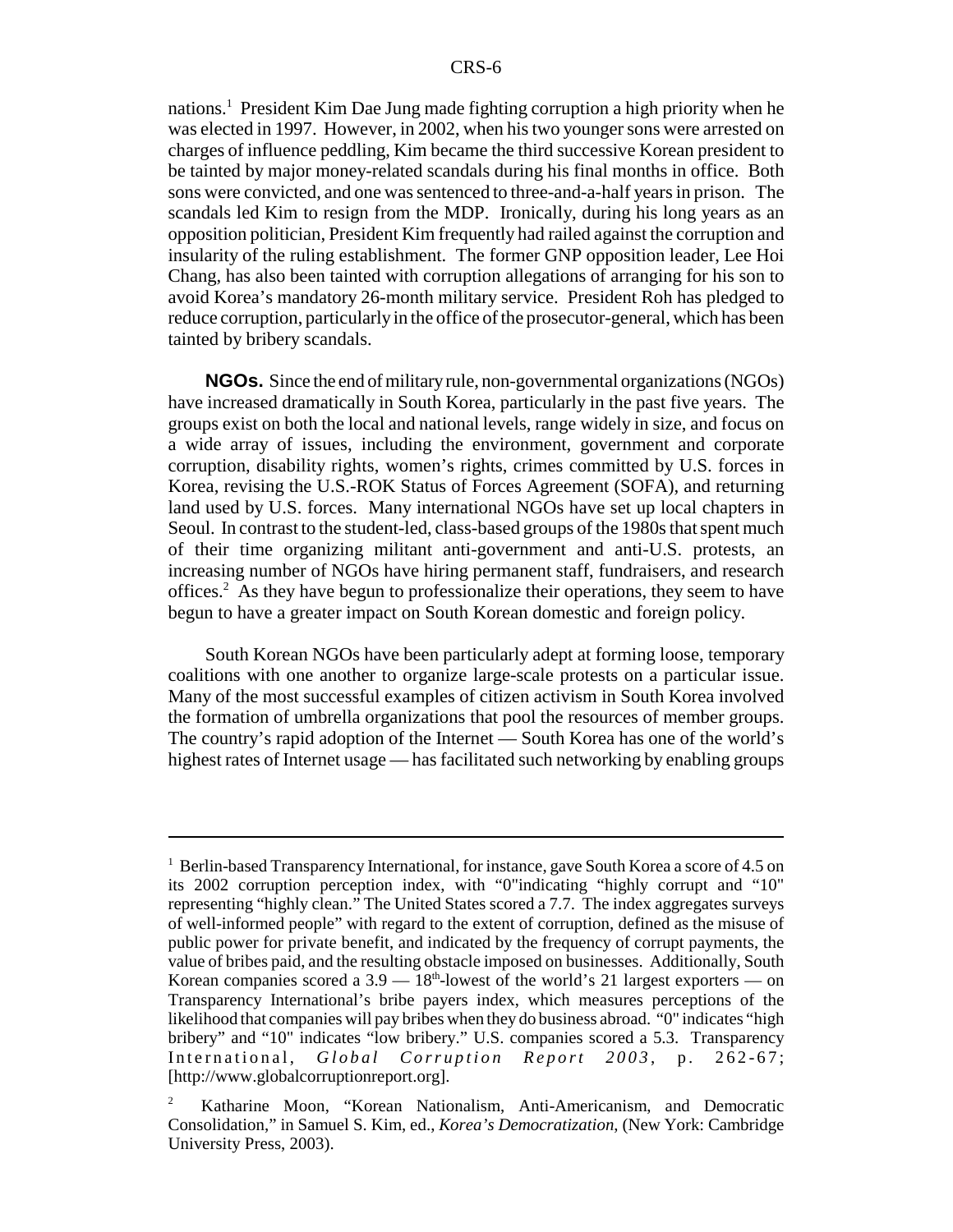to quickly establish linkages, coordinate activities, and spread the word about protest activities.<sup>3</sup> The anti-American protests in 2002 were a case in point.

**Decentralization.** The growing influence of Korean civil society groups has been possible in part because of the growing decentralization of power in South Korea. In the early and mid-1990s, new laws were passed creating local assemblies and establishing popular election of local officials for the first time since the 1950s. Increased local autonomy has encouraged political consciousness and activism, as South Koreans have come to expect local and national elected leaders to be more responsive and accountable to their constituents.<sup>4</sup> Despite these changes, Seoul remains the locus of political power in South Korea, in part because local governments have little authority to impose their own taxes.<sup>5</sup> President Roh Moohyun has vowed to further decentralize political power giving more autonomy to the provinces and by transferring certain executive offices to locations outside of Seoul.

**South Korea's Media.** During the country's period of military rule, South Korea's media operated under tight censorship rules. Additionally, the government rewarded favorable coverage by exempting Korean newspapers from intrusive scrutiny into the companies' internal operations. In recent years, however, tensions between the government and South Korea's print media have surfaced, and appear to have worsened under the current Roh administration.

South Korea has nearly two dozen major newspaper and broadcast companies. Korea's three leading mainstream newspapers, the *Chosun Ilbo*, *Donga Ilbo*, and the *JoongAng Ilbo*, control about 70% of the market. All claim circulation figures of between 1.8 and 2.1 million and have right-of-center political leanings. The leading left-of-center daily, *Hankyoreh*, has an estimated readership of 400,000.<sup>6</sup> In recent years, many younger South Koreans have turned to internet news sources such as *OhMyNews*.

Most Korean newspapers are affiliates of and/or highly dependent on the advertising revenues from the country's *chaebol* conglomerates, giving many an allegedly predisposed hostility to the *chaebol* reforms pushed by former President Kim Dae Jung and continued by President Roh. Traditionally, mainstream newspapers have been opaque operations that have benefitted their corporate patronage . Circulation figures are not independently audited, journalists are known to accept pay-offs from companies and government agencies to supplement low wages, and for years newspapers were exempt from tax audits. The government

<sup>&</sup>lt;sup>3</sup> March and April 2003 correspondence with Katharine Moon, Jane Bishop Associate Professor of Political Science, Wellesley College, based on her November 2002 draft article, "Political Sociology of USFK-Korea Relations," p. 8-9.

<sup>4</sup> March and April 2003 with Katharine Moon, and Moon, "Political Sociology of USFK-Korea Relations," p.13-14.

<sup>5</sup> Paul Chamberlain, *Korea 2010. The Challenges of the New Millenium*, (Washington, DC: CSIS Press, 2001), p. 109-10.

<sup>&</sup>lt;sup>6</sup> New York Times, "South Korea's Conservative Press Takes Heat From the Liberals," May 7, 2001.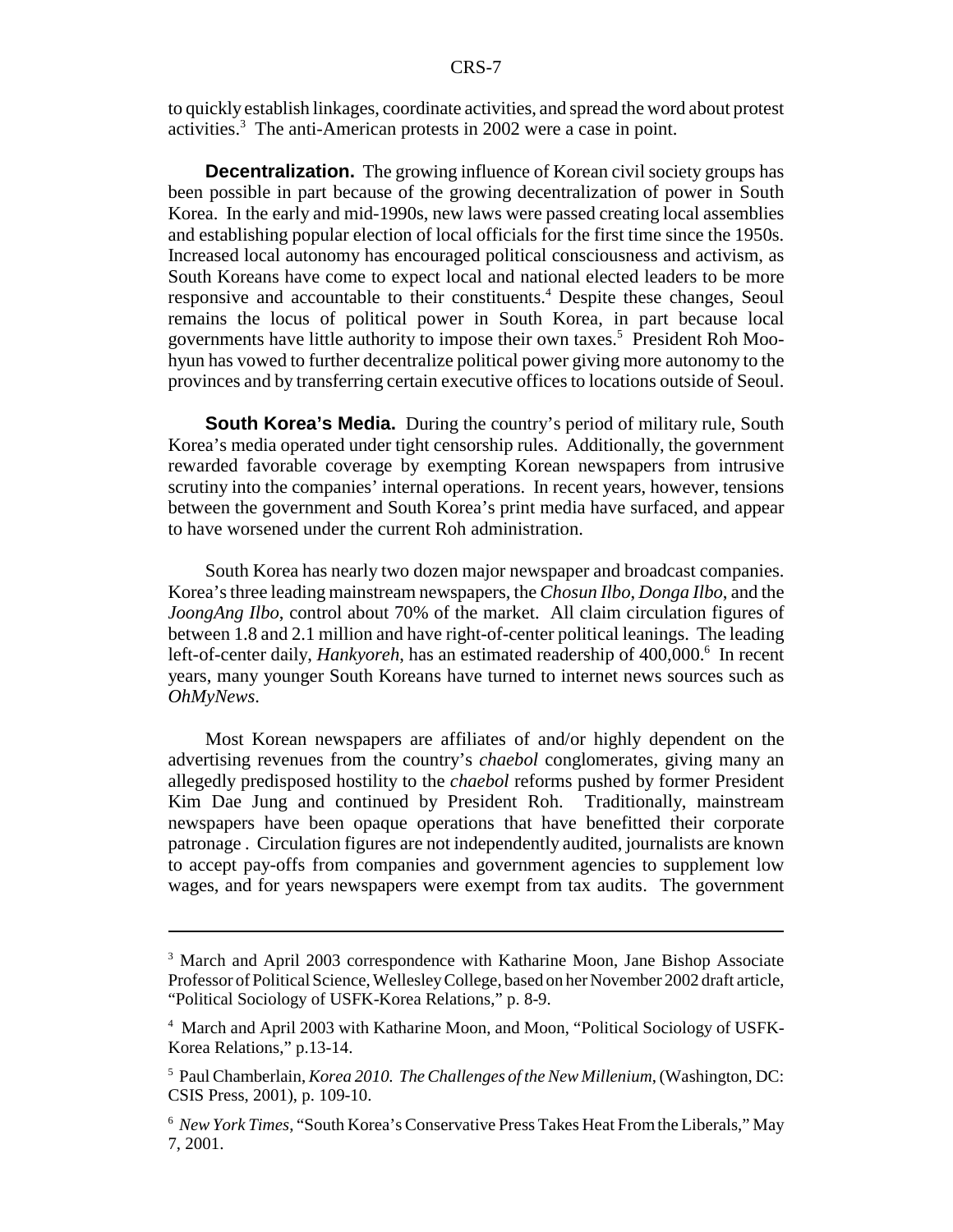often has been reluctant to criticize the media because of fears that owners would retaliate by publishing embarrassing stories. Korean newspapers' political biases frequently are reflected in their news coverage, and articles often are based upon rumors or hearsay rather than actual evidence.<sup>7</sup>

In 2001, President Kim Dae Jung launched a highly public tax probe of the country's leading dailies that was criticized for targeting those papers that were most critical of the government. During the 2002 campaign, President Roh frequently complained about a "conservative" bias in the press and made greater openness in the media an element of his reform platform. Since his inauguration, Roh has acted to contain "unfair" ways newspapers "distort" government policies by replacing restrictive press clubs with open press briefings and by requiring government agencies to prepare daily summaries that classify newspaper articles into one of five categories: "positive, straight and simple, constructive criticism, malicious criticism, and error." The reports are then to be sent to the Blue House, the President's office. Criticism over these moves contributed to the resignation of Roh's appointee as president of the state-run Korean Broadcasting System (KBS). Roh has also moved to grant greater access to Korea's internet publications that are widely used by younger readers and many of which backed Roh during the election campaign.<sup>8</sup>

## **Current Political Situation and Analysis**

Roh Moo-hyun won the South Korean Presidency by adopting a mantle of reform, one that covers three areas: Korea's relations with the United States, Korea's economic policy, and Korean politics. Additionally, Roh has pledged to continue the essence of Kim Dae Jung's sunshine policy toward North Korea, which he has renamed the "peace and prosperity" policy.

**"Anti-Americanism".** Anti-American sentiments have long been present in South Korean society, particularly during the 1970s and 1980s. After the end of military rule they were largely confined to highly ideological groups, particularly student organizations, that generally operated on the political margins in Korea. In the late 1990s, however, criticisms of United States policy moved into the mainstream, a move that also has made anti-Americanism less ideological and more issue-specific. The criticisms range widely and include accusations that the Bush Administration is not listening to South Koreans in general, that the Bush Administration is blocking rapprochement between North and South Korea, that U.S. forces in South Korea are not sufficiently accountable for crimes they commit in South Korea, that the United States is covering up alleged atrocities committed during the Korean War, and that the South Korean government too often caters to

<sup>7</sup> *Financial Times 2001 Survey of South Korea*, "Tax Probes: Clean-up or a Charter for Censorship?" October 24, 2001.

<sup>8</sup> *The Economist 2003 Survey of South Korea*, "South Korea's Press: A Question of Distortion," April 17, 2003; *Chungang Ilbo* (English Internet Version), "ROK Plan for 'Daily Summaries'," April 11, 2003; *Asian Wall Street Journal*, "No Sunshine for South Korea's Media," March 20, 2003.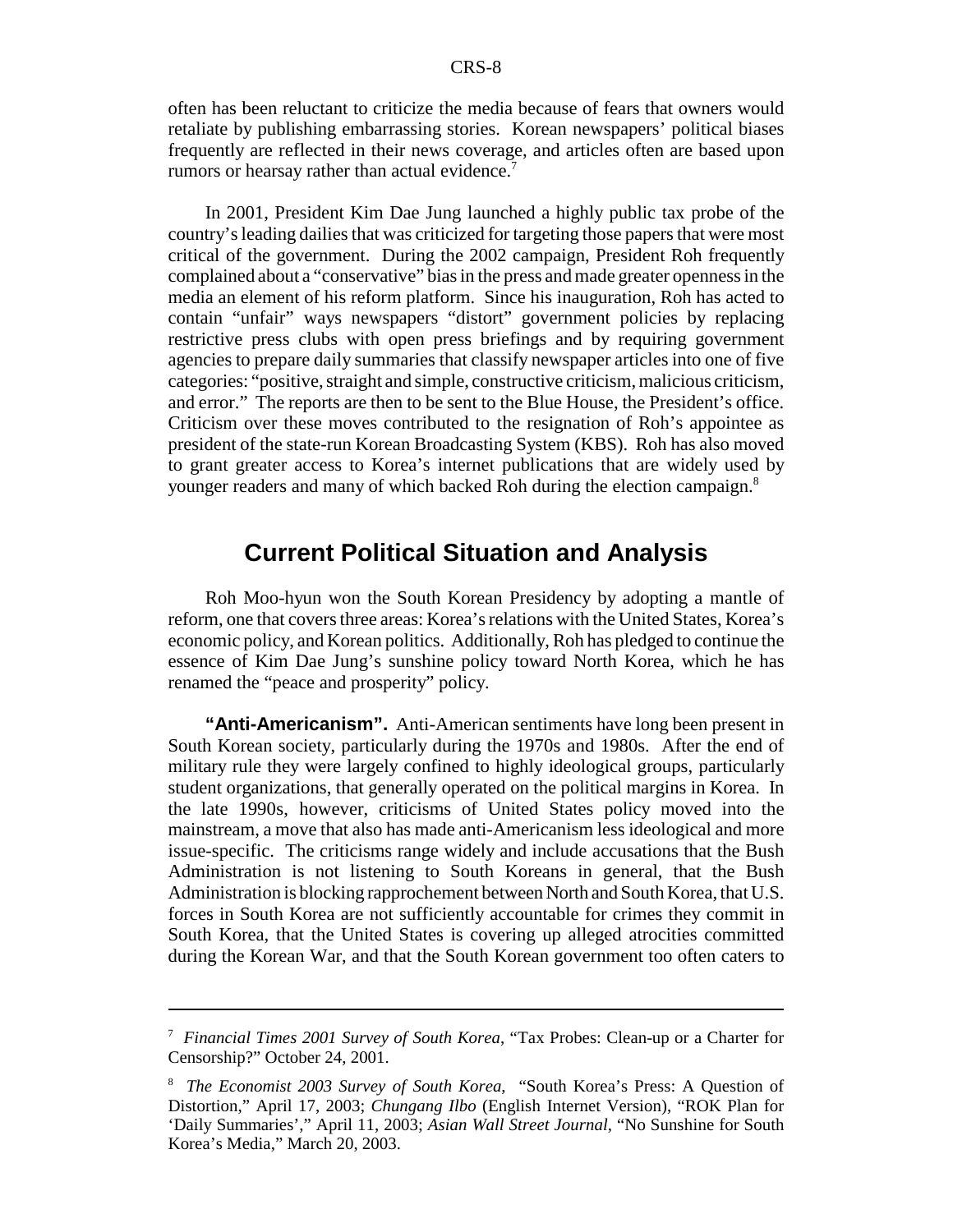U.S. interests.<sup>9</sup> Underlying these sentiments is the declining sense of threat that South Koreans feel from North Korea. This trend was evident in the late 1990s, and has deepened since the North-South Korean summit in June 2000.<sup>10</sup> Two events in 2002 caused the critiques to coalesce into massive anti-U.S. demonstrations: President Bush's inclusion of North Korea in his "axis of evil" countries, and the June 2002 killing of two Korean schoolgirls by a U.S. military vehicle.

Critics of the United States tend to be younger than 50, and appear to fall into three broad groups: 1) radical leftists, many of whom ideologically reject the U.S.- ROK alliance and some of whom support North Korea; 2) nationalists, who resent perceived intrusions into South Korea's sovereignty by the United States (most prominently, the U.S.-South Korea status of forces agreement) but who do not necessarily oppose the alliance *per se*; and 3) individuals who support the alliance but oppose U.S. policy on specific issues, such as alleged crimes committed by U.S. servicemen. This latter group appears to be in the majority among current anti-American activists.<sup>11</sup> Some analysts have pointed out that a failure to address the concerns of the latter group could exacerbate the problem by causing these individuals' concerns to morph into a nationalistic or ideological-based opposition to the U.S.-South Korean alliance.

Opinion polls taken over the past few years generally have found that large majorities of respondents favor a partial or total withdrawal of U.S. troops from South Korea, though most holding this position say they favor a drawdown unless there are improvements in North-South Korean relations; few favor an outright withdrawal. The Bush Administration's initiatives to act upon longstanding, but never enacted, plans to reduce or redeploy U.S. forces, including an April 2003 pledge to move from the Yongsan base in Seoul, appear to have calmed the anti-base movement somewhat. The Roh government has asked the U.S. not to undertake these moves until the nuclear issue with North Korea is settled.

**Relations with the United States under Roh.** During the presidential campaign, Roh tapped into anti-American sentiments in several ways. He criticized the Bush Administration for not negotiating with North Korea. He called for "modernizing" the U.S.-ROK alliance to make South Korea a more equal partner in the relationship. He demanded a renegotiation of the U.S.-South Korea Status of Forces Agreement (SOFA). And, Roh bucked South Korean tradition by not traveling to the United States during the campaign. Indeed, Roh's May 14, 2003 summit with President Bush in Washington, DC will be his first trip to the United States. In the late 1980s, Roh called for a complete withdrawal of U.S. forces after

<sup>&</sup>lt;sup>9</sup> For a useful survey of the attitudes of more than 50 young (30-49 years-old) Korean leaders, see William Watts, *Next Generation Leaders in the Republic of Korea: Opinion Survey Report and Analysis*, April 2002. Available at [http://www.keia.com/otherPapers.htm].

<sup>10</sup> For pre-summit evidence of this trend, see Norman Levin, *The Shape of Korea's Future. South Korean Attitudes Toward Unification and Long-Term Security Issues*, (RAND: Santa Monica, CA, 1999).

 $11$  Moon, "Korean Nationalism, Anti-Americanism, and Democratic Consolidation," p. 137.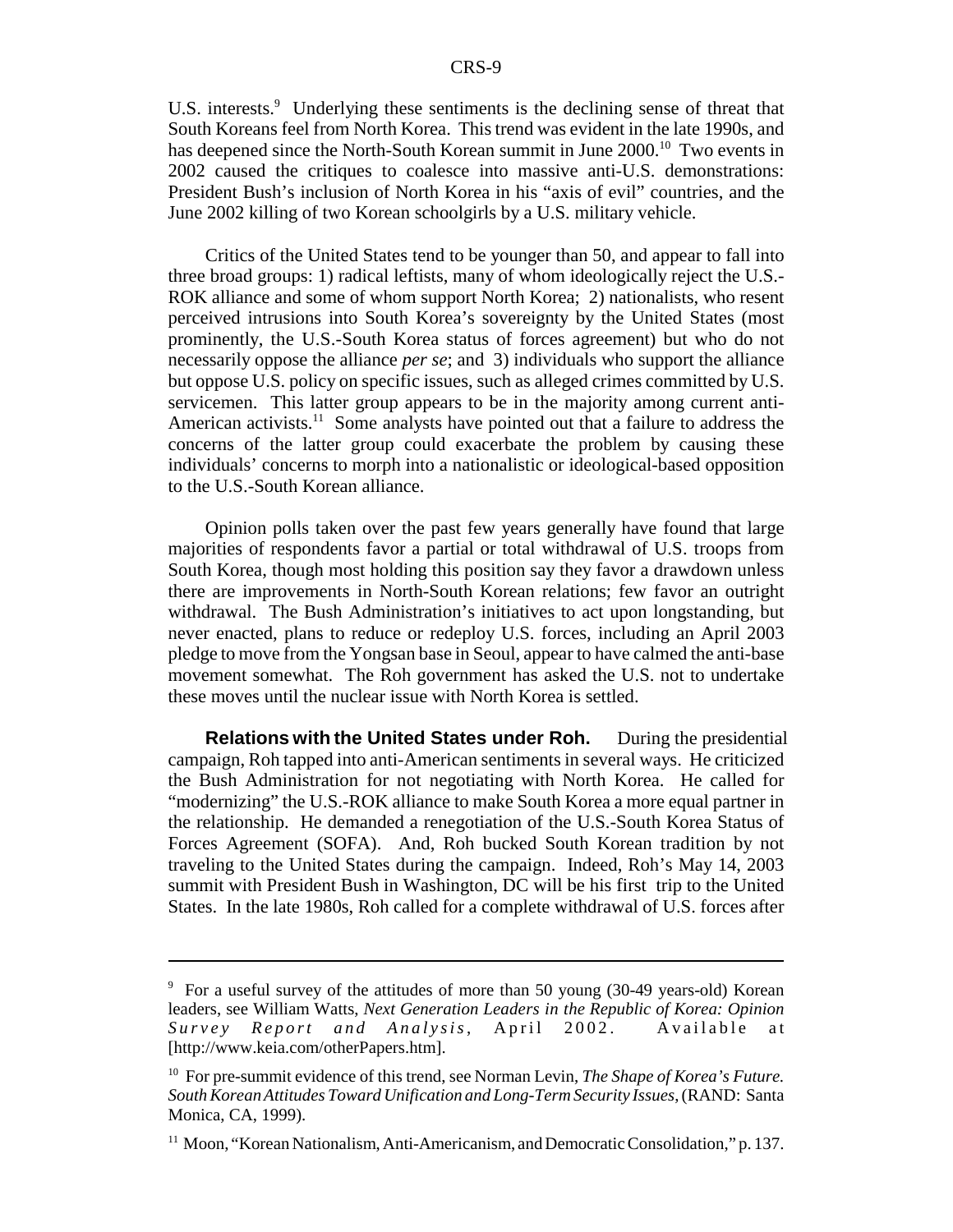a hoped-for reunification with the North, a stance he backed away from during the campaign.

Since winning the election, Roh has sought to reduce bilateral tensions by moderating the tone of many his statements regarding U.S.-South Korean relations. Additionally, in March, he risked alienating many of his supporters by publicly supporting the U.S.-led war against Iraq and promising to send 700 engineering and medical troops to Iraq. Polls show that about 80% of South Koreans opposed the invasion of Iraq. While Roh has expressed reservations about the war, he has justified the move as necessary to maintain South Korea's ability to influence U.S. policy toward North Korea. The move prompted large anti-war demonstrations in South Korea, leading the South Korean National Assembly to delay a vote on the deployment three times. In response, Roh appeared before the National Assembly — a rare event in South Korea — to personally appeal for the measure. The deployment was approved on April 2, 2003, thanks to support from the opposition GNP, which has long supported close alliance relations with the United States.

**Relations with North Korea.** Underlying the wave of America bashing in South Korea is the declining sense of threat most South Koreans feel from North Korea. During the presidential campaign, Roh called for a continuation of Kim Dae Jung's sunshine policy of engaging North Korea, albeit under a different name and with broader domestic support. He frequently stated that "South and North Korea are the two main actors in inter-Korean relations." Additionally, he often criticized the Bush Administration's refusal to negotiate with Pyongyang, and on the eve of the election stated that South Korea should try to play the role of a semi-neutral mediator over the nuclear dispute between the two countries.

Roh has called for the North to dismantle its nuclear weapons program, though he has opposed the Bush Administration's desire to use economic sanctions to achieve this end. Instead, he has called for a peaceful resolution of the problem through dialogue.

In his inaugural address, Roh put forth the vague outlines for a "policy of peace and prosperity" on the Korean Peninsula, one that he said will include a greater transparency than was true of the sunshine policy. This last item was a reference to \$500 million in secret payments the Hyundai corporation made to North Korea shortly before the historic North-South Korean summit in June 2000. In March 2003, Roh announced he would not oppose the formation of an independent prosecutor to investigate charges that the Kim Dae Jung administration reimbursed Hyundai for much of the payments. The prosecutor's office reportedly began its probe in April 2003.

Although some in Washington, DC, viewed Roh's main opponent, Lee Hoi Chang, as a staunch critic of the sunshine policy, others believed that if elected, Lee would not have ushered in a wholesale change in South Korea's policy toward the North. Though Lee called for a greater "reciprocity" in North-South relations, the main thrust of his criticisms were about implementation rather than overall direction. Lee proposed that further South Korean aid should be made conditional upon reductions in the North's military threat, a linkage that the Kim government did not make, and that the Roh government has only implied without making explicit. Lee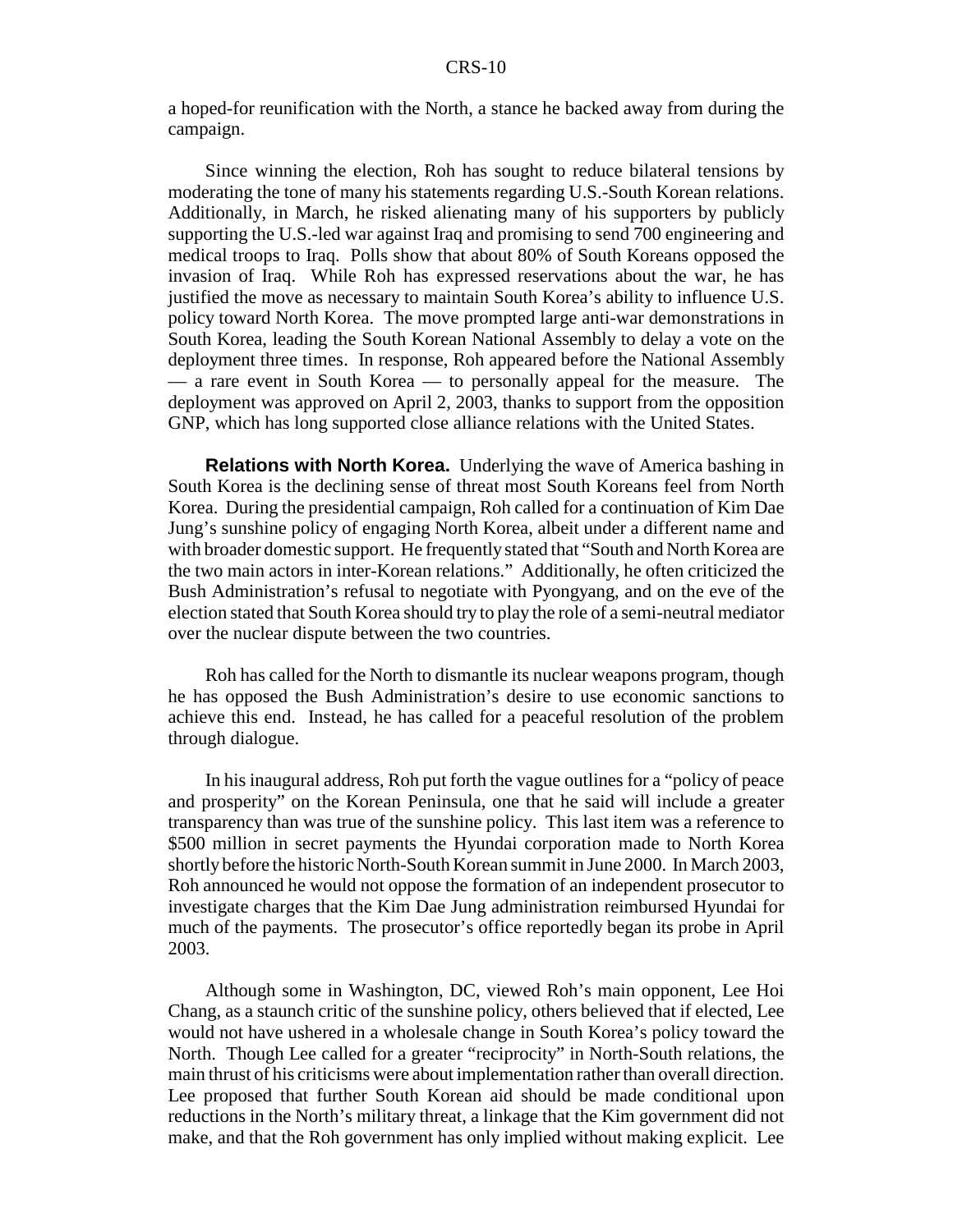also said that no new aid should be provided until North Korea dismantles its nuclear weapons program.

**Economic Policy.** President Roh has stated that market-oriented reforms are a key to achieving his goal of turning South Korea into "an international logistics and financial hub in Northeast Asia." During the campaign, Roh pledged to continue Kim Dae Jung's economic reforms, to force Korea's huge conglomerates (*chaebol*) to become more transparent and to redress Korea's income gap, which has widened since the country's 1997 financial crisis. Since his inauguration in February, Roh has pushed his *chaebol* reforms aggressively. His government has encouraged the investigation and prosecution of fraudulent accounting of SK Global, the trading arm of the third-largest *chaebol*, SK. His administration also is discussing proposals to induce the *chaebol* to form holding companies that would reduce the power of the founding families who currently dominate many conglomerates and reduce the practice of cross-shareholding among individual companies within each conglomerate. Although some *chaebol* leaders have adopted these practices on their own, others have stated their opposition to the government's proposals.

Roh's ability to push through his reforms is expected to be made more difficult by the country's current economic slowdown. The Bank of Korea recently revised its economic growth forecast for 2003 from 5.7% to 4.1%, due to rising tensions with North Korea, rising oil prices, declining exports, the repercussions of the SK Global scandal, and a slump in consumer confidence. Additionally, pursuing economic reforms aggressively could require Roh to take steps that could antagonize South Korean organized labor, which is one of the few big and coherent interest groups with which Roh has close ties.<sup>12</sup>

**Political Reforms.** By allowing the National Assembly to appoint a prosecutor to investigate Hyundai's secret payments to North Korea, Roh was seeking to fulfill three campaign goals: make North-South relations more transparent, reduce corruption, and increase cooperation with the opposition GNP. Tactical, bipartisan alliances on individual issues is a rarity in South Korea, where politics tend to have a zero-sum quality. The GNP's control of the legislature, a situation that Kim Dae Jung did not face until the GNP took control in his third year in office, makes it imperative that Roh periodically work with the opposition. However, such political pragmatism risks alienating his base in the MDP. The fast-looming National Assembly elections, to be held in April 2004, are likely to reduce the likelihood of Roh and the GNP cooperating.

## **Implications for the United States**

#### **The U.S.-ROK Alliance Cannot be Taken for Granted**

The deepening of democracy and related support for populist and nationalistic policies in South Korea is likely to make U.S.-ROK alliance relations more difficult

<sup>&</sup>lt;sup>12</sup> Brian Barry, "Survey: South Korea. A Democratic Riddle," *The Economist*, April 17, 2003.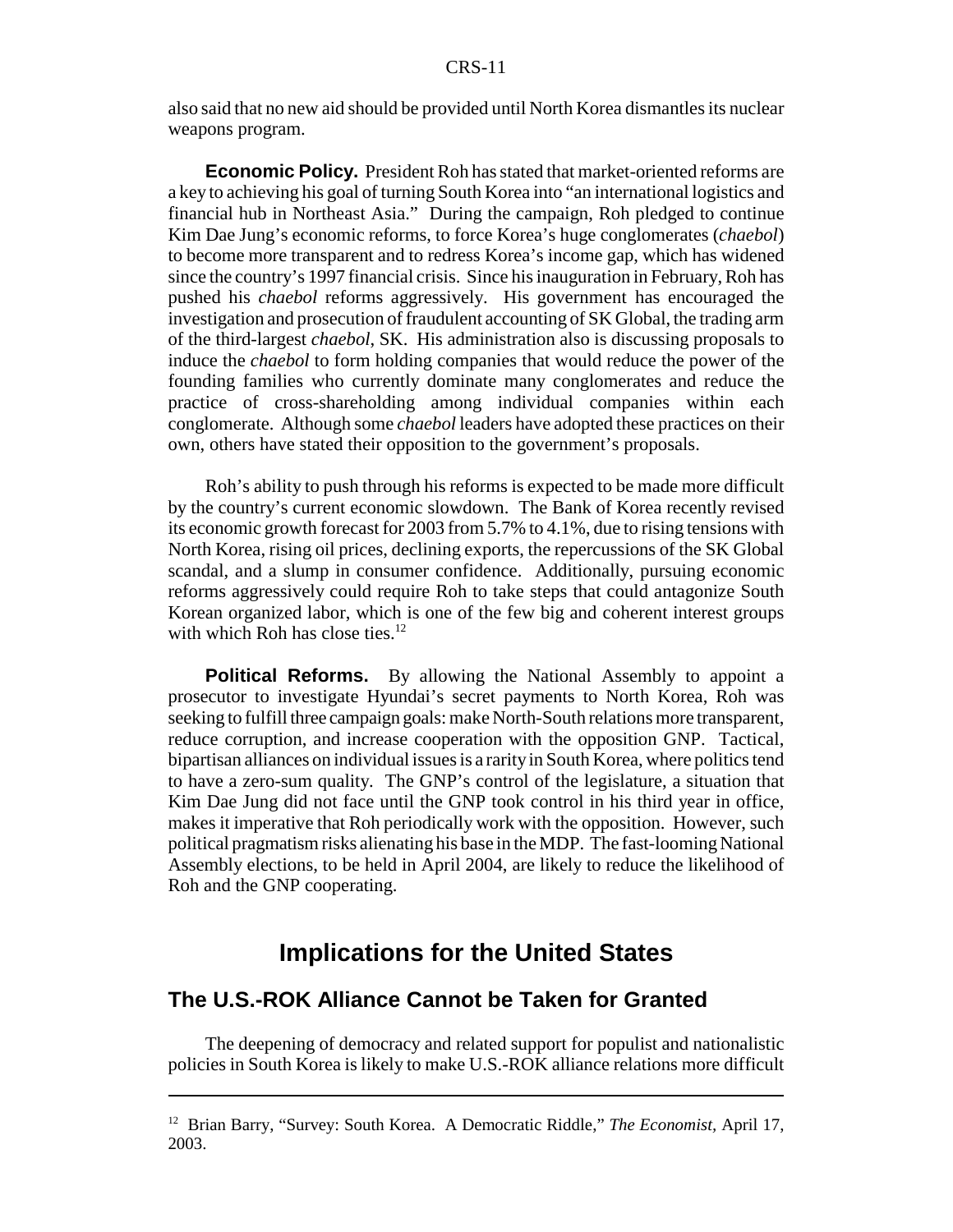to manage and reduces U.S. options in dealing with North Korea's nuclear and missile programs.

A policy of confronting Pyongyang — for instance, by asking for the United Nations to impose sanctions — almost certainly would require at least the tacit cooperation of Seoul to be successful. A preemptive attack on North Korea's known nuclear facilities, as was contemplated by the Clinton Administration in 1994, would likely be strongly opposed by the Roh government and the South Korean people. The recent surge in anti-American sentiment also mean that a failure to obtain South Korea's cooperation could lead to a serious strain, if not a rupture, in the fifty year old U.S.-ROK alliance. Yet suspicions of the Bush Administration's policy toward North Korea among many South Koreans arguably will make it politically costly for President Roh to support a more confrontational approach if the United States decides to pursue this course, particularly during a year when Roh's party is trying to capture the National Assembly.

On the other hand, Roh's election could present the Bush Administration with an opportunity. If Roh is persuaded to follow the United States' lead, his outspoken advocacy of engaging North Korea may position him to sell a more aggressive North Korea policy to the South Korean public, which remains divided about how best to deal with North Korea. As recently as the summer of 2002 — before the anti-American protests grew in size — domestic disenchantment with Kim Dae Jung's sunshine policy appeared sufficiently strong that Roh began to distance himself from the approach.

#### **Anti-American Sentiment Is Likely to Continue**

NGO activity in South Korea tends to have an exaggerated peak-and-valley nature that appears to be a direct result of what one U.S. scholar of Korean politics has called a "loose, coalition style of civic activism." Typically, a high-profile event results in a few groups taking the lead in putting together a coalition of disparate NGOs, resulting in large-scale protests. As issues lose steam, the activism fades dramatically because each member organization has its own agendas that may have nothing to do with the anti-American issue at hand.<sup>13</sup>

Thus, although the recent anti-American demonstrations have largely vanished from South Korea's streets, this does not necessarily mean that anti-American sentiments have died down. It may only mean that the feelings are lying dormant until either another event triggers a further round of protests or the fundamental issues of concern are addressed. The recent announcements by the U.S. Department of Defense that it plans to realign the structure of U.S. forces in South Korea may represent a fundamental change that could address some of the concerns that have generated anti-American attitudes.

<sup>&</sup>lt;sup>13</sup> March and April 2003 correspondence with Katherine Moon; Moon, "Political Sociology of USFK-Korea Relations," p.8-9.